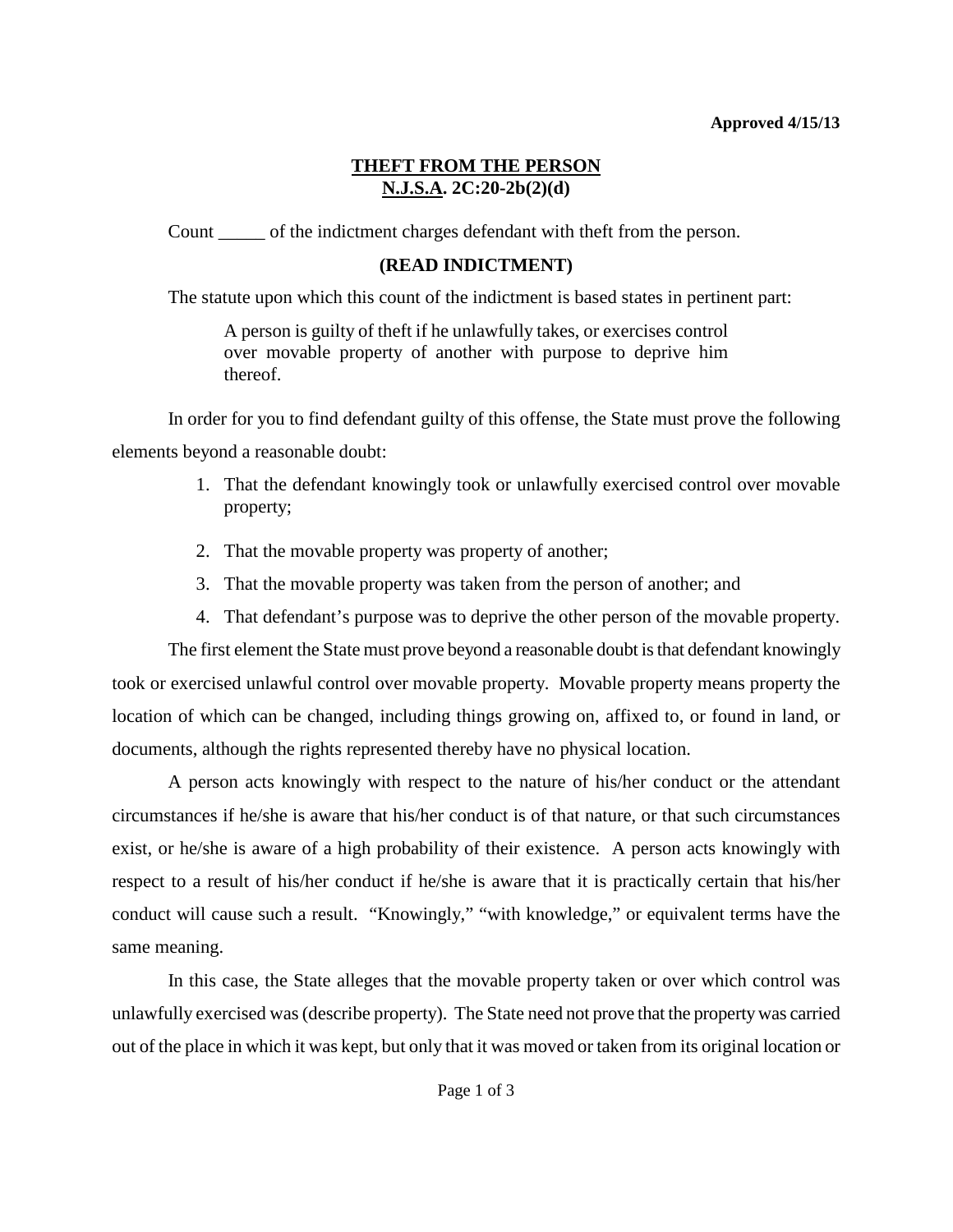### **THEFT FROM THE PERSON N.J.S.A. 2C:20-2b(2)(d)**

that defendant exercised unlawful control over it.<sup>[1](#page-2-0)</sup>

Knowledge is a condition of the mind which cannot be seen and can only be determined by inferences from conduct, words or acts. A state of mind is rarely susceptible of direct proof, but must ordinarily be inferred from the facts. Therefore, it is not necessary that the State produce witnesses to testify that an accused said he/she had a certain state of mind when he/she engaged in a particular act. It is within your power to find that such proof has been furnished beyond a reasonable doubt by inference which may arise from the nature of his/her acts and his/her conduct and from all he/she said and did at the particular time and place, and from all of the surrounding circumstances.

The second element that the State must prove beyond a reasonable doubt is that the movable property is property of another. Property of another includes [**choose appropriate]** property in which any person other than the actor has an interest which the actor is not privileged to infringe, regardless of the fact that the other person might be precluded from civil recovery because the property was used in an unlawful transaction or was subject to forfeiture as contraband. Property in possession of the actor shall not be deemed property of another who has only a security interest therein, even if legal title is in the creditor pursuant to a conditional sales contract or other security agreement.<sup>[2](#page-1-0)</sup>

The term property of another is broadly defined so as to include services and intangibles, anything of value.<sup>[3](#page-1-1)</sup> Anything of value is defined as any direct or indirect gain or advantage to any person.[4](#page-1-2)

The third element that the State must prove beyond a reasonable doubt is that the property was taken from the person of another. That is, the State must prove that at the time of the theft, the property stolen was within the immediate custody and control of another.

The fourth element that the State must prove beyond a reasonable doubt is that defendant's purpose was to deprive the other person of the movable property. Deprive means to withhold or cause to be withheld property of another permanently or for so extended a period as to appropriate a

 $\mathbf{1}$  $\frac{1}{2}$  State v. Link, 197 N.J. Super. 615, 619 (App. Div.), certif. denied, 101 N.J. 234 (1985).

<span id="page-1-0"></span><sup>2</sup> N.J.S.A. 2C:20-1h.

<span id="page-1-1"></span><sup>3</sup>  $\frac{3}{4}$  State v. Dixon, 114 N.J. 111 (1989).

<span id="page-1-2"></span>N.J.S.A. 2C:20-1n.